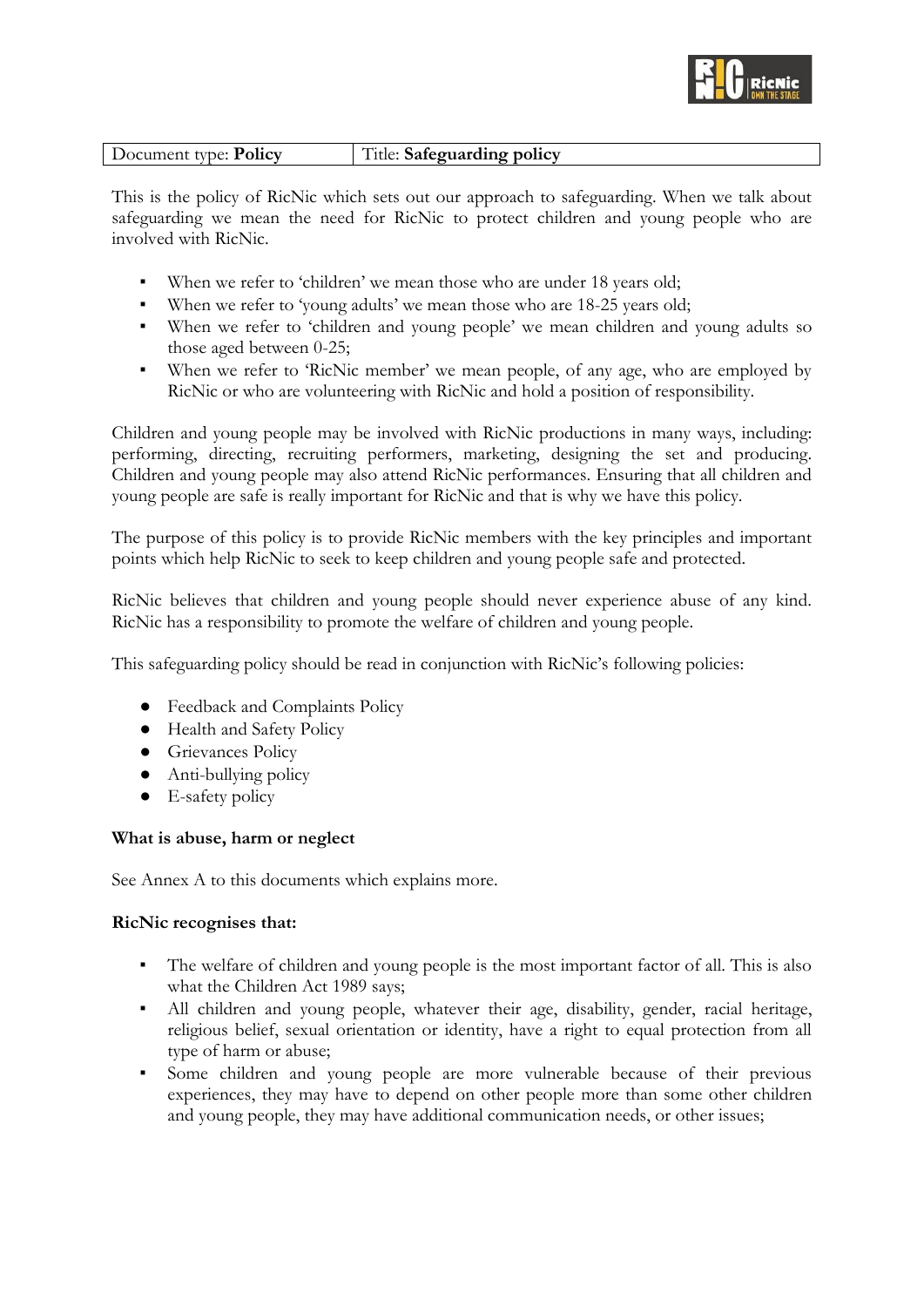

▪ Working together with children and young people, their parents or carers, and other agencies is essential to help promote the welfare of children and young people.

## **RicNic will try to keep children and young people safe by doing these things:**

- Valuing, listening to and respecting children and young people;
- Having a designated safeguarding officer (the DSO) for children and young people. We will also have a member of our Board of Trustees who will be the lead trustee for safeguarding (LTfS). That person will act as the deputy safeguarding officer (deputy DSO). Finally, we will also have a further member our Board of Trustees who will be responsible for safeguarding issues if both the DSO or deputy DSO (LTfS) are not available;
- Having a procedure for safeguarding children and young people and a code of conduct which all those involved in RicNic will be expected to follow;
- Having an e-safety policy and procedures document which all those involved in RicNic will be expected to follow;
- **•** Providing supervision, support and training for RicNic members who have operational responsibility for RicNic activities;
- Recruiting RicNic staff and trustees safely and making sure checks are made;
- Recording, storing and sharing information about safeguarding in a safe way;
- Following our safeguarding procedures when we need to share concerns that we may have with agencies. We will try to involve children and young people, parents and carers in an appropriate way where this is possible;
- Using our safeguarding procedures to deal with any allegations made against RicNic members;
- Creating an anti-bullying environment for all RicNic activities and following our procedures and policy for dealing with bullying if it does happen;
- Having a policy for the effective handling of complaints;
- Ensuring that we provide a safe physical environment for RicNic activities by applying health and safety measures as outlined in our Health and Safety policy.

## **Contact details**

| <b>DSO</b>                   | Deputy DSO (lead trustee Trustee with responsibility<br>for safeguarding (LTfS) | for safeguarding in the<br>absence of the DSO and<br>deputy DSO |
|------------------------------|---------------------------------------------------------------------------------|-----------------------------------------------------------------|
| Alex Finlay                  | Sam Oladeinde                                                                   | Ben Nicholls                                                    |
| 07904273728                  | 07414698462                                                                     | 07718613217                                                     |
| $alex(\omega)$ ricnic.org.uk | sam@ricnic.org.uk                                                               | $ben(\hat{\omega})$ ricnic.org.uk                               |

## **Further information**

Contact the NSPCC on 0808 800 5000

**Signed and dated**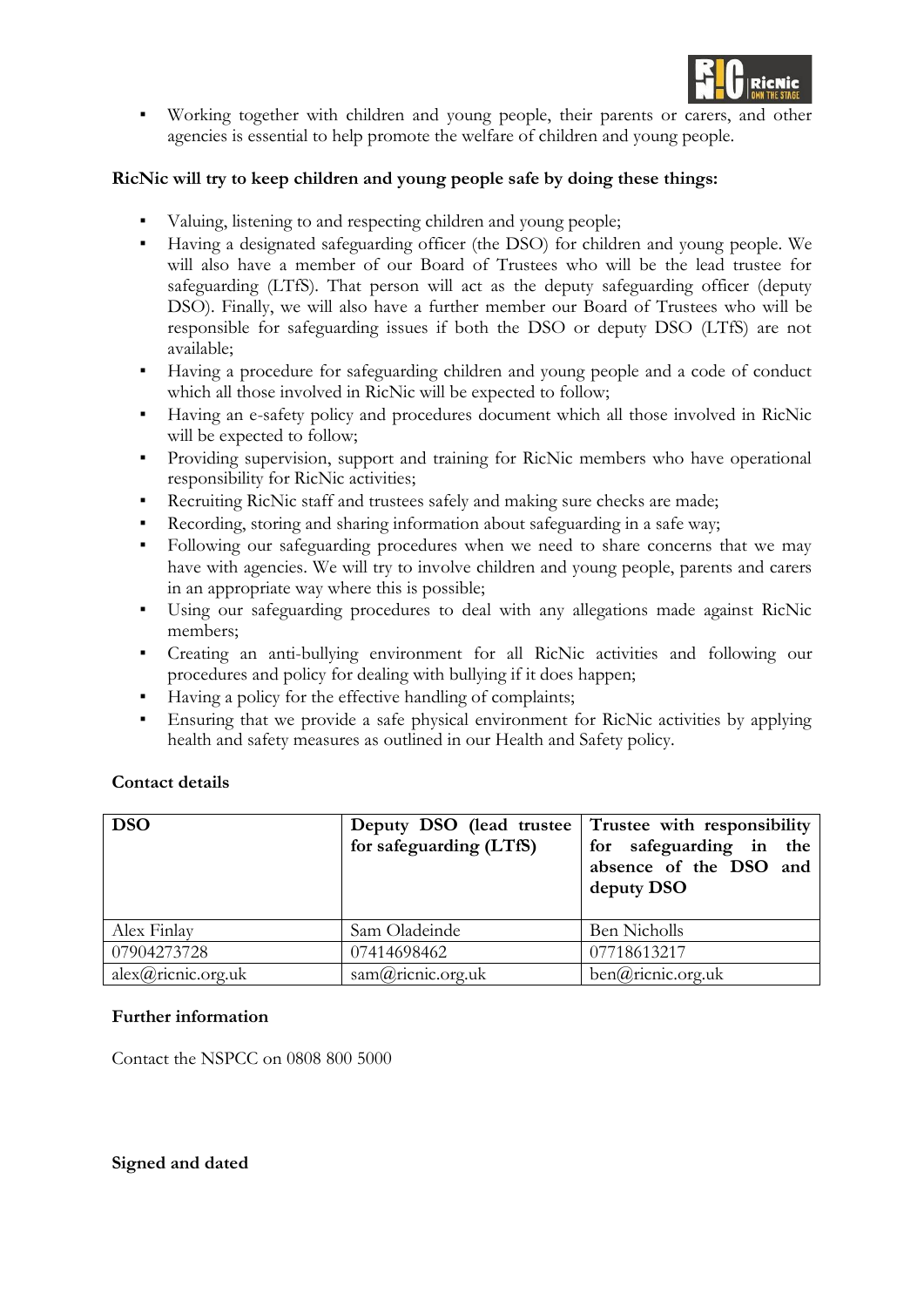

entinomé.

**Ben Nicholls Chair of Trustees 29 June 2017**

### **Reviewing this policy**

We will review this policy every 18 months.

| Date of review    | Who did the review    | Summarise any changes         |
|-------------------|-----------------------|-------------------------------|
|                   |                       | made                          |
| 16 September 2020 | Sam Oladeinde/J Smith | Note taken to monitor         |
|                   |                       | changes with regard to Covid- |
|                   |                       | 19 ahead of summer 2021       |
|                   |                       | projects                      |

| Document type: <b>Annex</b> | Title: Annex A: What is abuse, harm or neglect |
|-----------------------------|------------------------------------------------|
|                             |                                                |

**Physical abuse**: may involve hitting, shaking, throwing, poisoning, burning or scalding, drowning, suffocating or otherwise causing physical harm to a child. Physical harm may also be caused when a parent or carer fabricates the symptoms of, or deliberately induces, illness in a child.

**Emotional abuse**: is the persistent emotional maltreatment of a child such as to cause severe and persistent adverse effects on the child's emotional development. It may involve conveying to children that they are worthless and unloved, inadequate, or valued only insofar as they meet the needs of another person. It may include not giving the child opportunities to express their views, deliberately silencing them, 'making fun' of what they say or how they communicate. It may feature age or developmentally inappropriate expectations being imposed on children. These may include interactions that are beyond the child's developmental capability, as well as overprotection and limitation of exploration and learning, or preventing the child participating in normal social interaction. It may involve seeing or hearing the ill-treatment of another. It may involve serious bullying (including cyber bullying), causing children frequently to feel frightened or in danger, or the exploitation or corruption of children. Some level of emotional abuse is involved in all types of maltreatment of a child, though it may occur alone.

**Sexual abuse**: involves forcing or enticing a child or children to take part in sexual activities, not necessarily involving a high level of violence, whether or not the child is aware of what is happening. The activities may involve physical contact, including assault by penetration (for example rape or oral sex) or non-penetrative acts, such as masturbation, kissing, rubbing and touching outside of clothing. They may also include non-contact activities, such as involving children in looking at, or in the production of pornographic material or watching sexual activities, or encouraging children to behave in sexually inappropriate ways, or grooming a child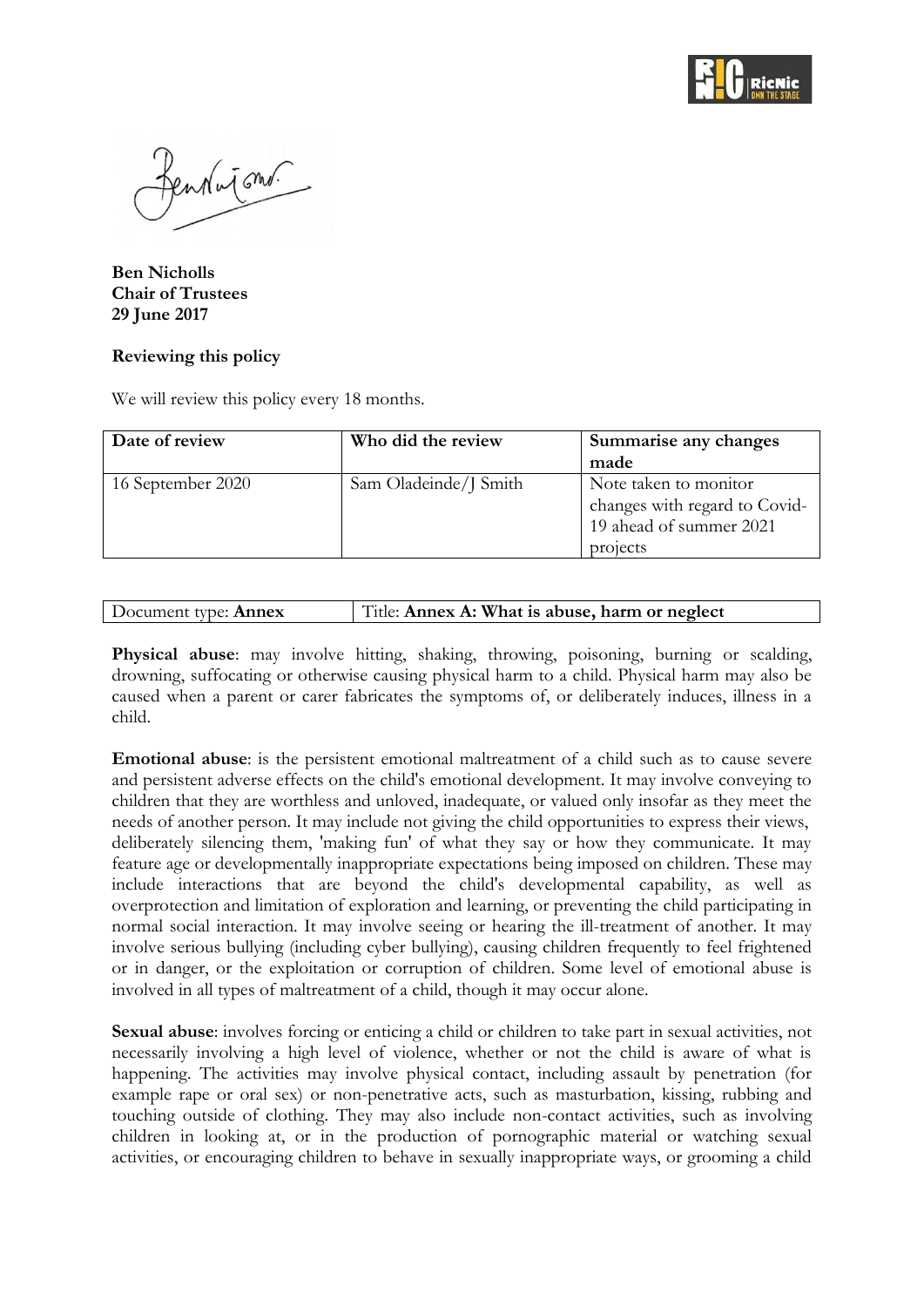

in preparation for abuse (including via the internet). Sexual abuse is not solely perpetrated by adult males. Women can also commit acts of sexual abuse, as can other children.

**Neglect**: is the persistent failure to meet a child's basic physical and/or psychological needs, likely to result in the serious impairment of the child's health or development. Neglect may occur during pregnancy as a result of material substance abuse. Once a child is born it may involve a parent or carer failing to provide adequate food, clothing, and shelter, including exclusion from home or abandonment; failure to protect a child from physical harm or danger; failure to ensure adequate supervision, including the use of adequate care takers; or the failure to ensure access to appropriate medical care or treatment. It may also include neglect of, or unresponsiveness to, a child's basic emotional needs.

## **There are also emerging types and methods of child abuse**, including:

- Sexual exploitation
- **•** Female genital mutilation (FGM)
- Trafficking of children in order to exploit them sexually, financially, via domestic servitude or via the involvement in activity such as the production and sale of illegal drugs
- Abuse linked to beliefs such as spirit possession or witchcraft
- Radicalisation and the encouragement or coercion to become involved in terrorist activities
- Abuse via online methods eg from adults seeking to develop sexual relationships with children or to use sexual or abusive images of them
- Domestic violence (either witnessing violence between adults family members, or, in the case of older young people, being subjected to coercion or violence in an intimate relationship in the same way as an older person)

## **Indicators of abuse in children and young people**

The NSPCC website provides useful information about the signs and symptoms of abuse - see link below

## <https://www.nspcc.org.uk/preventing-abuse/signs-symptoms-effects/>

The information makes it clear that abuse is not always obvious, and that there are many reasons why children may not tell anyone that they are being abused. They might not even realise that what is happening to them is abusive.

Many of the signs that suggest abuse may also be caused by other issues, and often it is a case of investigating agencies needing to build up a picture of a child's life by piecing together information held by different individuals and organisations.

It is also important to point out that children and young people can experience various types of abuse at the same time. For example, all abuse involves an element of emotional abuse, and neglect often occurs in contexts where children are also being subjected to physical or sexual abuse.

In terms of specific signs and indicators, sometimes there are physical signs such as:

▪ unexplained bruises, other injuries or health problems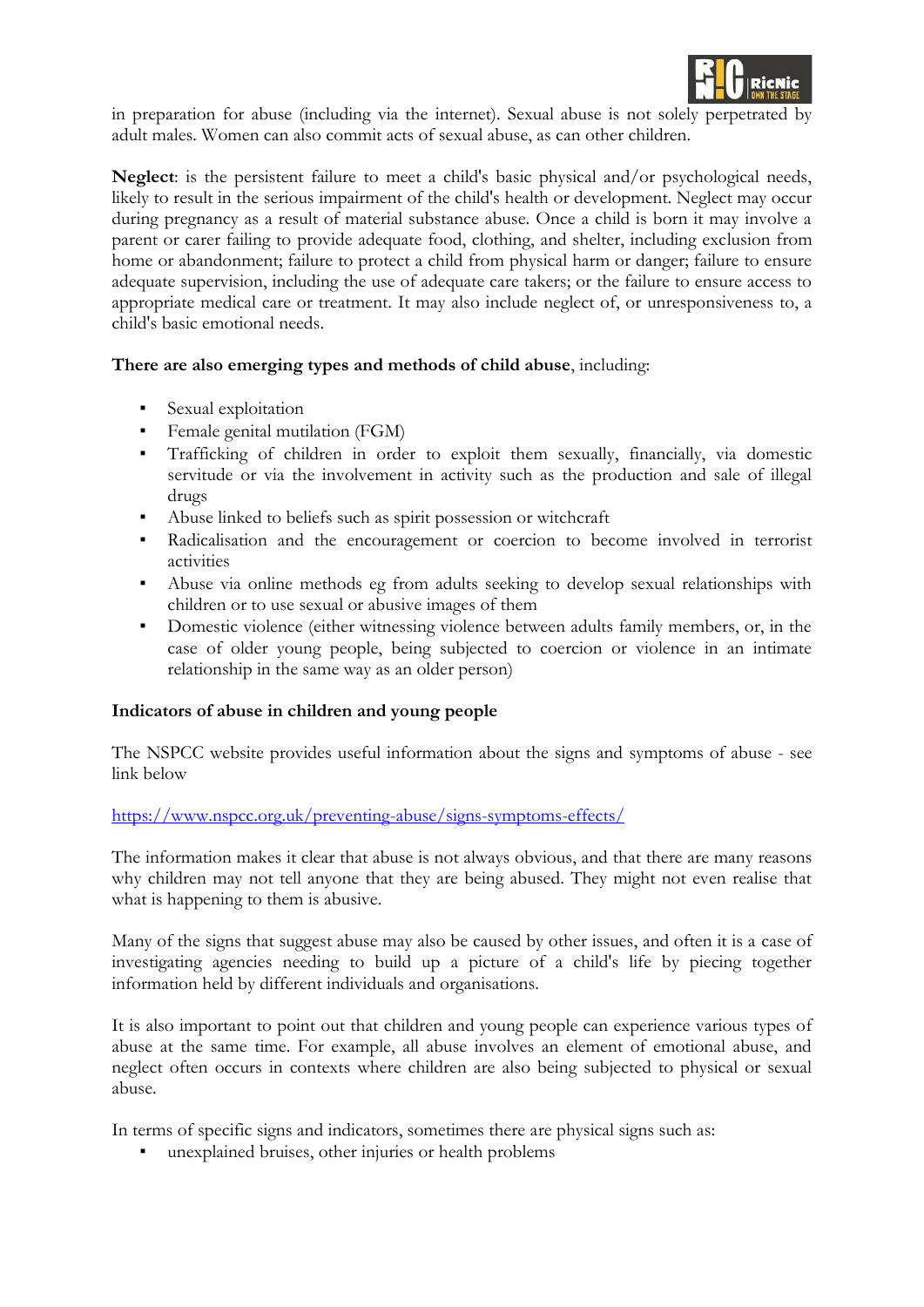

- unexplained gifts or additional mobile devices
- poor appearance or hygiene
- recurring health problems that are not treated
- young children not meeting their developmental milestones (particularly if there is no disability)
- being left alone
- an unsuitable home environment eg cold, dirty, physically unsafe pregnancy, sexually transmitted infections or anal/vaginal soreness, any signs that a child/young person is at risk of being subjected to forced marriage or Female Genital Mutilation

A child's behaviour can also help to indicate that they are being abused. It can be helpful to be aware of behaviour that you might normally associate with an older or younger child. Look out for signs that a child is unsettled or unhappy:

- withdrawn
- suddenly behaves differently
- anxiety
- clingy
- depressed
- **aggressive**
- problems sleeping
- eating disorders
- wets the bed
- soils clothes
- takes risks
- misses school
- changes in eating habits
- obsessive behaviour
- nightmares
- drugs
- alcohol
- $self harm$
- thoughts about suicide

| Document type: <b>Procedure</b> | Title: Safeguarding procedure |
|---------------------------------|-------------------------------|
|---------------------------------|-------------------------------|

This is the procedure of RicNic which sets out what we do if we are worried about a child or young person. These procedures should be read together with RicNic's safeguarding policy. All RicNic members must follow the procedure.

## **Ways that concerns might come to RicNic's attention:**

- a child or young person might make a direct disclosure about him or herself;
- a child or young person might make a direct disclosure about another child or young person;
- a child or young person might offer information that is worrying but not a direct disclosure;
- a RicNic member might be concerned about a child or young person's appearance or behaviour or about the behaviour of a parent or carer towards a child or young person;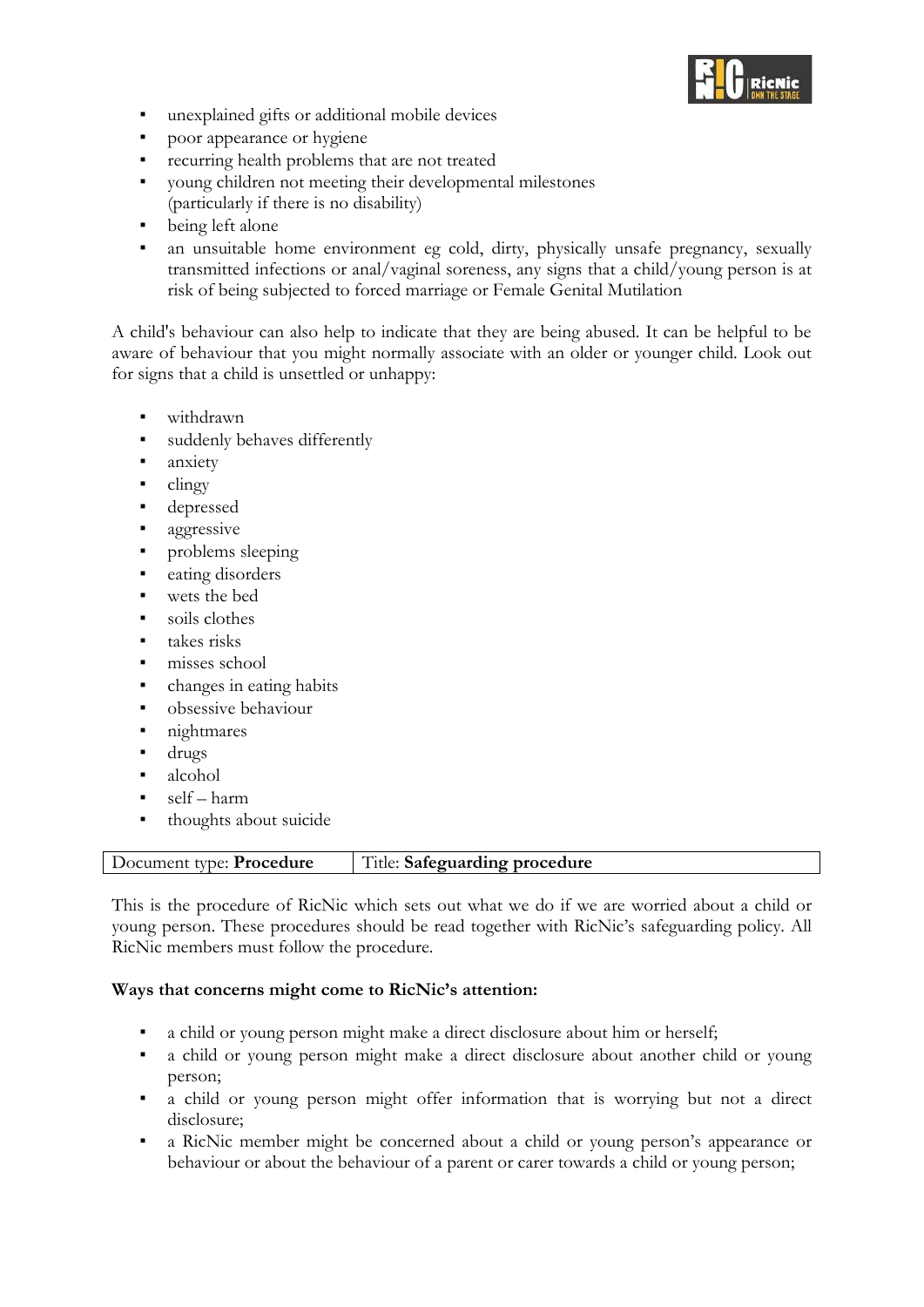

- a parent or carer might make a disclosure about abuse that a child or young person is suffering or at risk of suffering;
- a parent or carer might offer information about a child or young person that is worrying but not a direct disclosure.

# **Helping a child or young person in immediate danger or in need of emergency medical attention**

- If the child or young person is in immediate danger and is with you, remain with him or her and call the police.
- If the child or young person is elsewhere, contact the police and explain the situation to them.
- If child or young person needs emergency medical attention, call an ambulance and, while you are waiting for it to arrive, get help from a first aider.
- If the first aider is not available, use any first aid knowledge that you may have yourself to help the child.
- You also need to contact the DSO or deputy DSO to explain what is happening.

# **Managing a disclosure by a child or young person**

A disclosure is when a person reports something to another person. Whenever a child or young person reports that they are suffering or have suffered significant harm because of abuse or neglect, or have caused or are causing physical or sexual harm to others, the initial response from RicNic members should be only to listen carefully to what the child or young person says. This will help to:

- Reassure the child or young person that telling someone was the right thing to do;
- Clarify what the concerns are;
- Offer re-assurance to the child or young person about how she or he will be kept safe;
- Give the child the Childline telephone number: 0800 1111;
- Explain what steps will be taken and when.

The child or young person must not be pressed for information, led, cross-examined or given false assurances of absolute confidentiality, as this could prejudice any Police investigation which may happen later. If the child or young person can understand the significance and consequences of making a referral to the Children's social care department (in a local authority), he or she should be asked their view. However, it should be explained to the child or young person that although his or her view will be taken into account, the RicNic member has a responsibility to take whatever action is required to ensure the child or young person's safety and the safety of other children and young people.

If a child or young person tells a RicNic member that she or he has been abused, the RicNic member should:

- Stay calm panic or anxiety will not help and it may cause the child or young person to not say anything else;
- Allow the child or young person to use his or her own words and explain things at his or her own pace;
- Make a full written note of what the child or young person has said as soon as possible and always within 24 hours;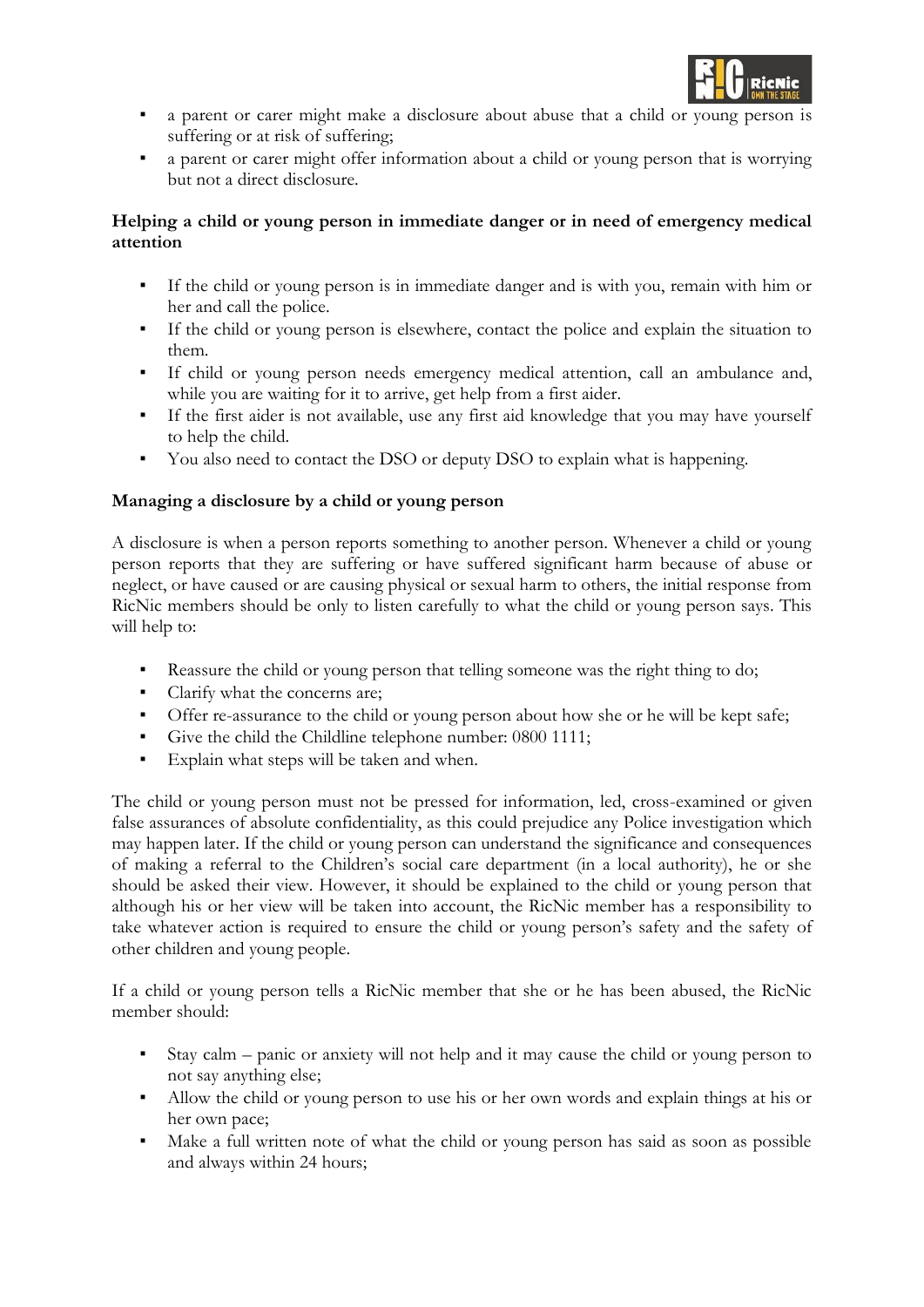

▪ In all cases of suspected abuse and neglect, the RicNic member should report these to the DSO or deputy DSO.

If a child or young person tells a RicNic member that she or he has been abused, the RicNic member should not:

- Promise to keep secrets;
- Ask in detail about the abuse as this is for Children's social care or the Police to investigate;
- Put pressure on the child or young person if she or he is reluctant to speak;
- Ask to see injuries.

In some cases, the information shared by the children and young people will be distressing to the RicNic member. The DSO should take steps to ensure that the staff member has access to support in order that RicNic members are not unconsciously discouraged from dealing with such disclosures in future.

## **Sharing concerns with a child, parents or carers and involving them in the decisions**

RicNic has a commitment to work with a child's parents and carers and to share with them any issues or concerns.

Where practical, the DSO should discuss the concerns with the child's parents or carers and, if possible, seek agreement for a referral to be made to Children's social care unless seeking agreement is likely to place the child at risk of significant harm through delay or through that parent or carer's own actions or reactions. The DSO has to make a decision about whether to share the concerns with the child's parents or carers. The decision should be recorded with the reasons for the decision explained. If a referral is made to Children's social care, the decision about sharing information with the parents or carers should be set out on the referral.

The decision may be made to inform the parents and carers after the referral, as a referral from a professional cannot be treated as anonymous, so the parent or carer will become aware of the identity of the referrer. However, if there is any doubt that in sharing this information a child may be placed at further risk, silenced or removed from the area, then the DSO should not engage in discussion with parents or carers about the referral until after agreement to do so is provided by Children's social care.

## **What does the DSO do?**

The DSO has these responsibilities:

- **•** Provides support and advice to RicNic members;
- Advises RicNic members about whether a referral should be made to Children's social care and / or the Police (investigation of criminal offences is a Police responsibility) and makes the decision about this;
- Ensures the lead and deputy trustee for safeguarding is notified of any safeguarding incidents and what steps were taken (if any);
- Makes the referral to Children's social care or Adults' social care if a decision is made to refer;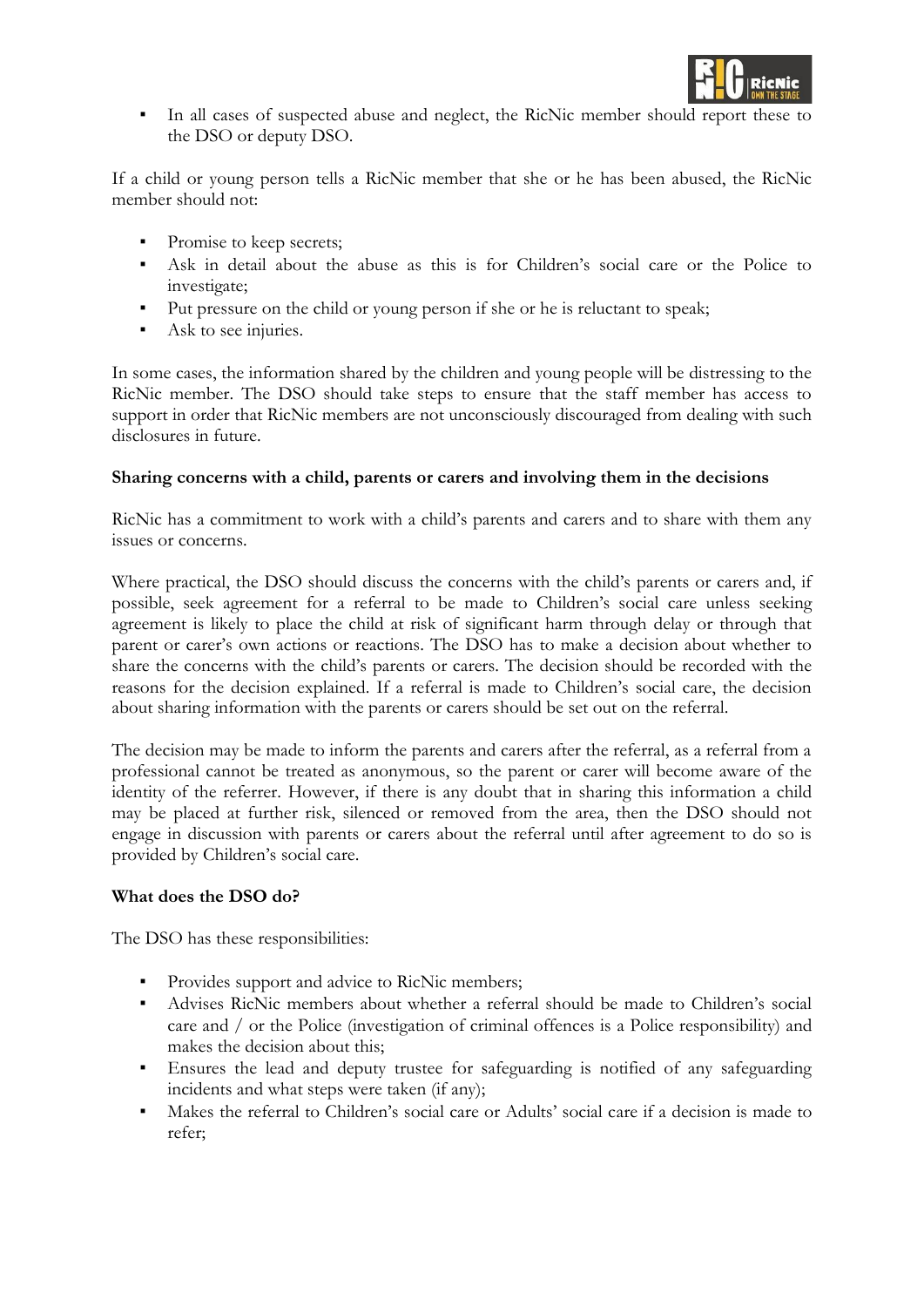

- Makes the decision about whether a child or young person should be told about whether a referral will be made;
- Makes the decision about whether a child's parents or carers should be told about whether a referral will be made;
- Holds the discussion with a child's parents or carers if necessary;
- Takes action in escalating safeguarding concerns when required, if they believe concerns have not been responded to (by Children's social care) appropriately.

If the DSO makes a decision not to make a referral, a written note should be made of that decision and the reasons about why a referral was not made.

## **What about young adults at risk**

The DSO should make a referral to the local authority's Adults' social care department and / or the Police when:

- The young adult is at risk and there is a concern that he or she is being, or is at risk of being, abused or neglected, and at risk of significant harm and the young adult consents to a referral being made;
- The young adult is at risk but does not have mental capacity and there is a concern that he or she is being, or is at risk of being, abused or neglected, and at risk of significant harm;
- A crime has been or may have been committed against a young adult at risk without the mental capacity to report a crime and a 'best interests' decision is made;
- The abuse or neglect has been caused by a RicNic member;
- Other adults or children are at risk from the person causing the harm;
- The concern is about institutional or systemic abuse;
- An adult at risk has been harmed and the person causing the harm is also an adult at risk, in which case a referral should be made for both people.

Factors for the DSO to consider when deciding whether to make a young adult safeguarding referral:

- Is there any doubt about the mental capacity of a young adult at risk to make decisions about their own safety? We should assume the young adult has capacity unless there is evidence to suggest that he or she does not (capacity can be undermined by the experience of abuse and where the young adult is being exploited, coerced, groomed or subjected to undue influence or duress);
- How vulnerable is young adult at risk? What personal, environmental and social factors contribute to this?;
- What is the nature and extent of the abuse?;
- Is the abuse a real or potential crime?;
- How long has it been happening? Is it a one-off incident or a pattern of repeated actions?;
- What impact is this having on the young adult? What physical and/or psychological harm is being caused? What are the immediate and likely longer-term effects of the abuse on the young adult's independence and well-being?;
- What impact is the abuse having on other people?;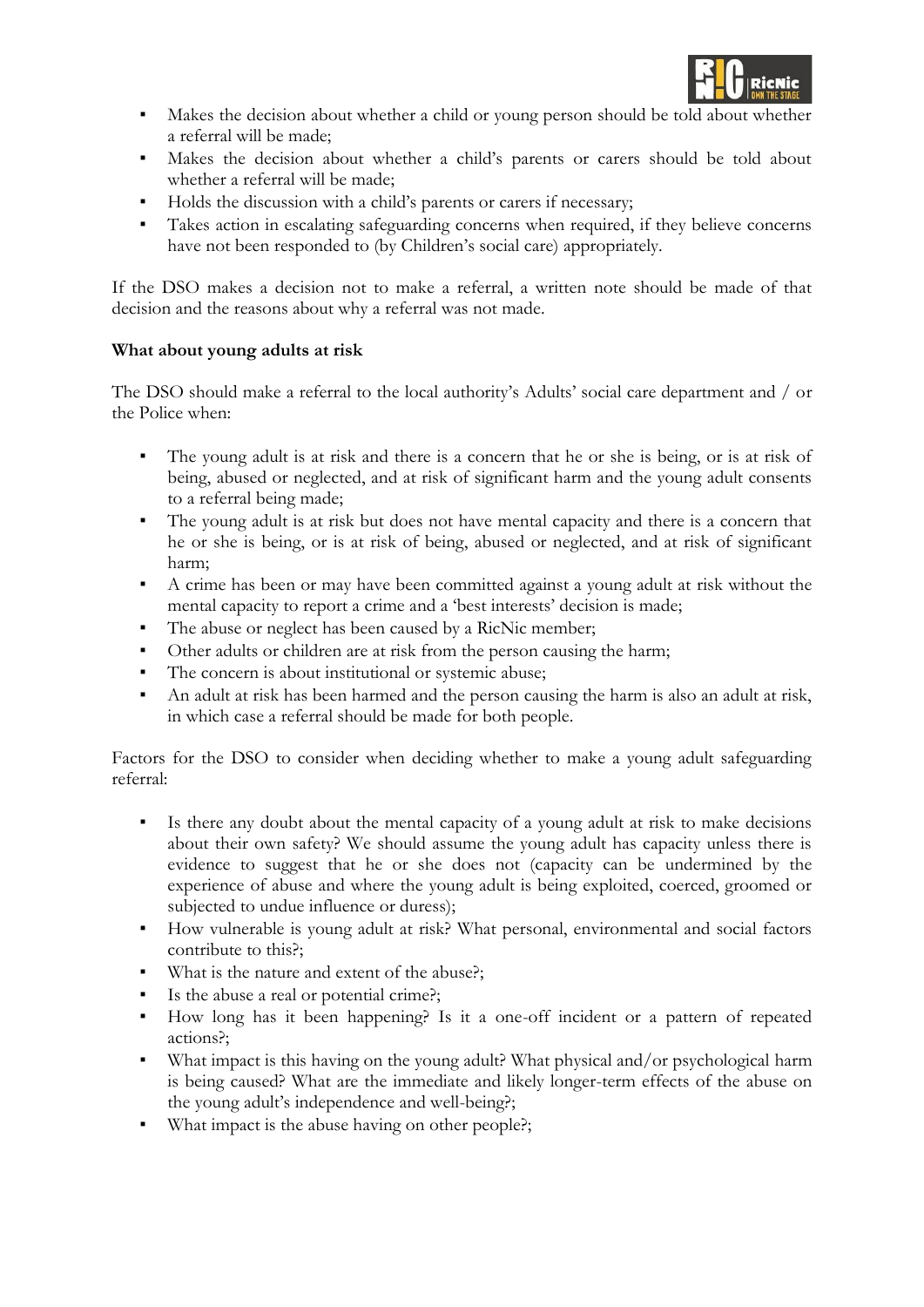

- What is the risk of repeated or increasingly serious acts involving the person causing the harm?;
- Is any other child or young person at risk?;
- Does the young adult at risk have capacity to make decisions about his or her own safety and wants help?;
- Has the young adult at risk been assessed as not having capacity to make a decision about his or her own safety, but a decision has been made in their best interests to make a referral?

### **Sharing concerns with a young adult and involving him or her in the decisions**

RicNic has a commitment to work with young adults and to share with them any issues or concerns. RicNic members should expect to discuss the concerns with the young adult and seek his or her consent for a referral to be made to Adults' social care unless seeking agreement is likely to place the young adult, or others, at risk. If this is the case, the DSO has to make a decision about whether to make the referral without the young adult's consent and, if so, this should be explained within the referral.

When there is a safeguarding concern, the young adult may be assessed as having the capacity to make decisions about his or her own safety and he or she may decide that they do not want a referral to be made. If there is an overriding public interest or vital interest, a referral must be made even if the young adult does not consent. This would include situations where:

- Other children and young people (and possibly adults) could be at risk from the person causing harm;
- It is necessary to prevent crime;
- Where there is a high risk to the health and safety of the young adult at risk;
- The young adult lacks capacity to consent.

The key issue in deciding whether to make a referral is the harm, or risk of harm, to the young adult at risk and any other adults or children and young people who may have contact with the person causing harm.

## **Making a referral outside 'working hours'**

All local authority Children's and Adults' social care departments have an 'out of hours' or emergency duty service. This means that a concern which comes to light outside of normal office hours can be referred on without delay.

## **Managing allegations about RicNic members**

In the event that allegations are made against an adult working for or involved in RicNic, any such allegations will be handled in accordance with RicNic's procedure: Dealing with allegations made against an Employee/Volunteer. RicNic is committed to ensuring that children who attend RicNic, and any other children who may come to RicNic's attention, are protected and supported following an allegation that they may have been abused by an adult from within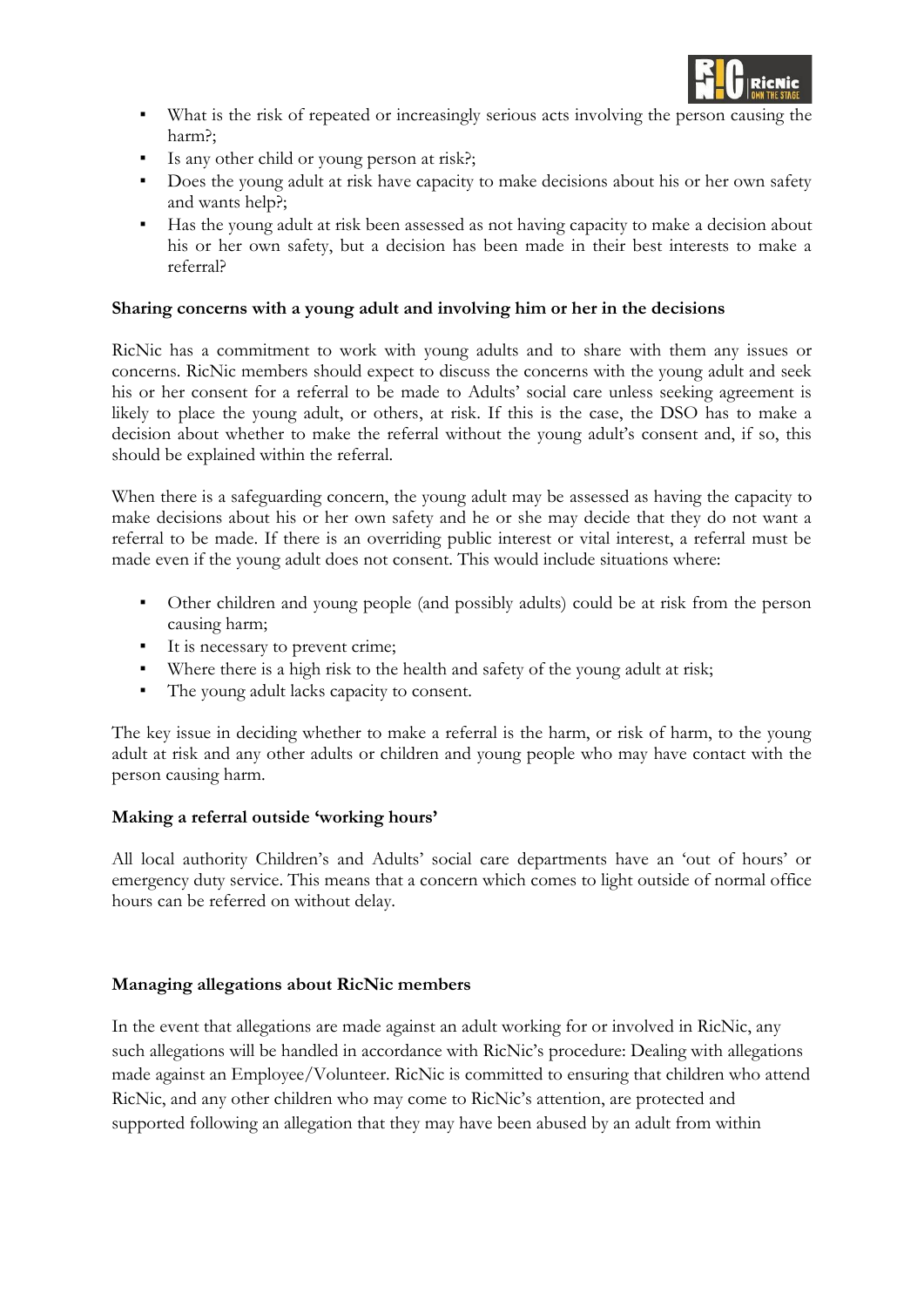

RicNic. The procedure provides clear direction to staff and trustees who are called upon to deal with allegations and to manage investigations that may result from them.

| Document type: Form | Title: Referral |
|---------------------|-----------------|
|                     |                 |

# **Details of the child or young person and his or her parents or carers**

| Name of child or young person:                                                            |           |                   |  |
|-------------------------------------------------------------------------------------------|-----------|-------------------|--|
| Gender:                                                                                   | Age:      | Date of birth:    |  |
| Ethnicity:                                                                                | Language: | Additional needs: |  |
| Child or young person's home address and address(es) of parents or carers (if different): |           |                   |  |

### **RicNic's details**

| Your name: | Your position: | Date and time of incident (if<br>applicable): |
|------------|----------------|-----------------------------------------------|
|------------|----------------|-----------------------------------------------|

| Are you reporting your own concerns or responding to concerns raised by someone else? (delete<br>as appropriate)                                                                                                           |
|----------------------------------------------------------------------------------------------------------------------------------------------------------------------------------------------------------------------------|
| Reporting own concerns<br>Responding to concerns raised by someone else                                                                                                                                                    |
| If you are responding to concerns raised by someone else, please provide their name and<br>position within RicNic:                                                                                                         |
|                                                                                                                                                                                                                            |
| Please provide details of the incident or concerns you have, including times, dates, description of<br>any injuries, whether information is first hand or the accounts of others, including any other<br>relevant details: |
|                                                                                                                                                                                                                            |
| The child or young person's account/perspective:                                                                                                                                                                           |
| Please provide details of anyone alleged to have caused the incident or to be the source of any<br>concerns:                                                                                                               |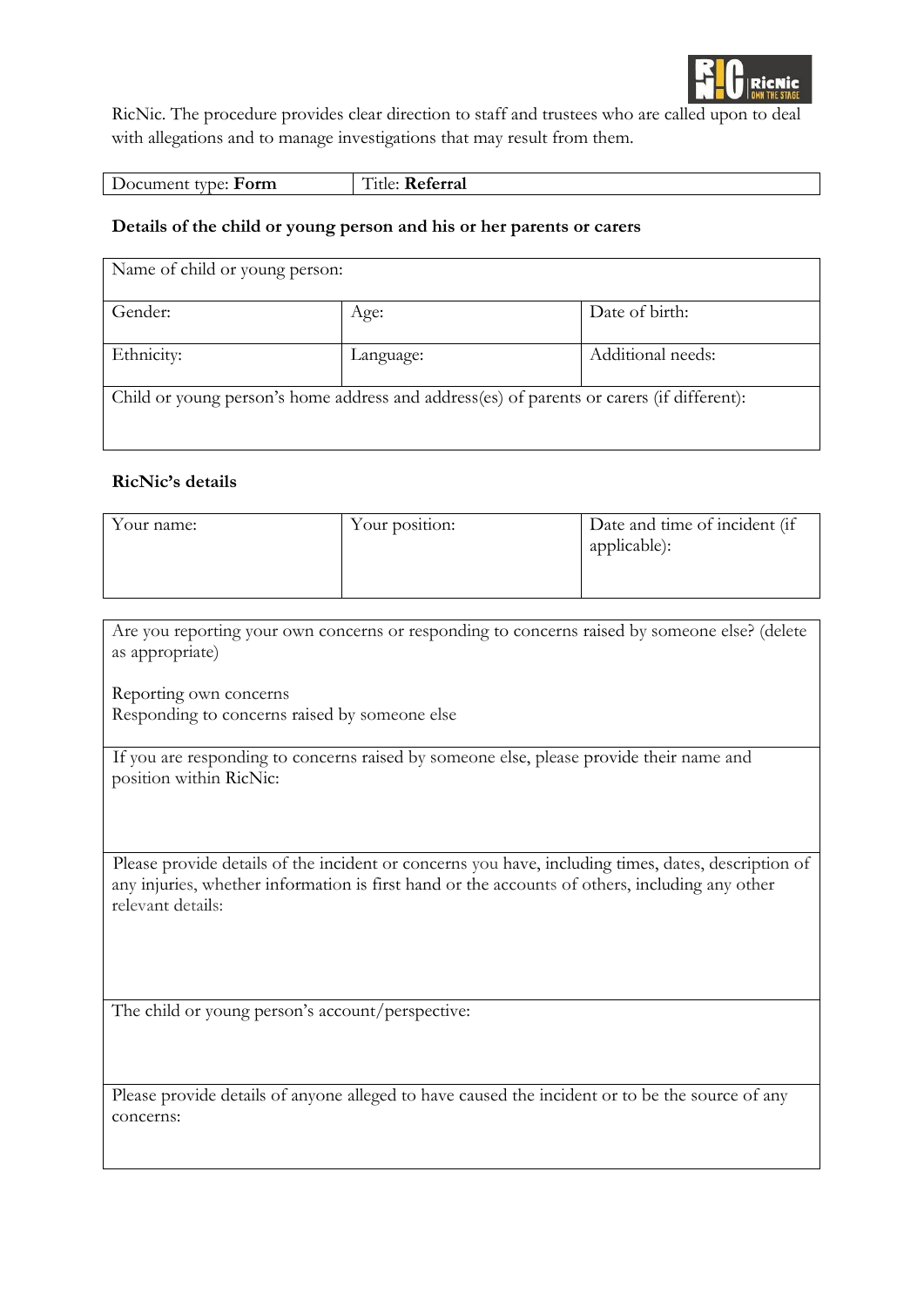

Provide details of anyone who has witnessed the incident or who shares the concerns:

*Please note: concerns should be discussed with the family unless:*

- the view is that a family member might be responsible for abusing the child
- someone may be put in danger by the parents being informed
- informing the family might interfere with a criminal investigation.

*If any of these circumstances apply, consult with Children's social care to decide whether or not discussions with the family should take place.*

Have you spoken to the child or young person's parents or carers? If so, please provide details of what was said. If not, please state the reason for this.

Are you aware of any previous incidents or concerns relating to the child or young person and of any current risk management plan/support plan? If so, please provide details:

Summary of discussion with other professionals:

Have you informed the Children's social care or the Police?: Yes/No. Provide details of who you spoke to, when and what actions were agreed

What has happened since referring to statutory agency(ies)? Include the date and nature of feedback from referral, outcome and relevant dates. If the concerns are not about child protection, include details of any further steps taken to provide support to child and family, and any other agencies involved.

| Signed:       | Date and time: | Name and position:                                        |
|---------------|----------------|-----------------------------------------------------------|
| To the state, |                | Alexandra Finlay<br>Development and Production<br>Manager |
|               |                |                                                           |
|               |                | <b>Ben Nicholls</b><br>Chair of Trustees                  |